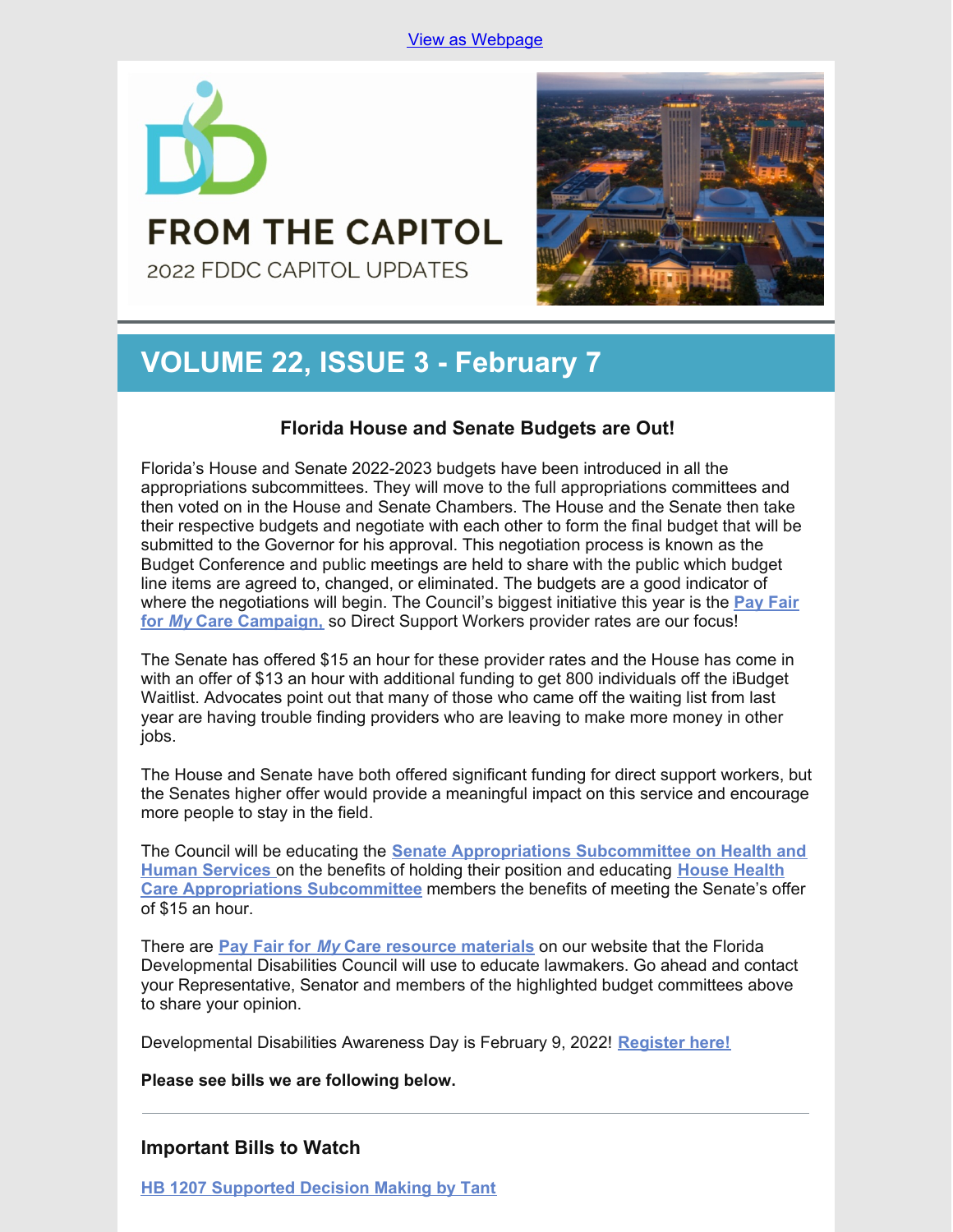#### **Summary**

This bill authorizes adults with disabilities to enter into supported decision-making agreements. Requires documentation of any effort to use decision-making options before seeking a guardian advocate, including entering into a supported decision-making agreement under s. 393.121, a durable power of attorney under chapter 709, or an advance directive under chapter 765. And prohibits use of such agreements as evidence of incapacity. The bill provides criteria for supporters; provides requirements for supported decision making agreements; and authorizes adults with disabilities who have guardian advocates to start supported decision-making agreements if approved by their guardian advocate. The bill revises requirements for petitions to appoint guardian advocates. **The Council supports this bill.**

## **Actions**

01/05/22 HOUSE - Filed 01/12/22 HOUSE - Referred to Children, Families & Seniors Subcommittee; Civil Justice & Property Rights Subcommittee; Health & Human Services Committee 01/25/22 HOUSE - Favorable with CS by Children, Families & Seniors Subcommittee; 15 Yeas, 0 01/26/22 HOUSE - ComCommittee Substitute Text (C1) Filed 01/28/22 HOUSE - Now in Civil Justice & Property Rights Subcommittee

## **Similar Bills**

**SB 1772 Supported Decision Making for Adults with [Disabilities](https://www.myfloridahouse.gov/Sections/Bills/billsdetail.aspx?BillId=76242&) by Torres, Jr.**

01/12/22 SENATE - Referred to Children, Families, and Elder Affairs; Appropriations; Rules.

## **SB 1704 Social Services Estimating [Conference](https://www.myfloridahouse.gov/Sections/Bills/billsdetail.aspx?BillId=76170) by Ausley**

#### **Summary**

This bill requires the Social Services Estimating Conference to develop The Social Services Estimating Conference shall develop information related to the iBudget system for the home-based and community-based Medicaid waiver services program and must include iBudget enrollment, the number of current waiver recipients, the size of the waiting list, the utilization rate of program services, and expenditure information that the conference determines is needed to plan for and project future budgets and the drawdown of federal matching funds. **The Council supports this bill.**

#### **Actions**

01/07/22 SENATE - Filed 01/12/22 SENATE - Referred to Children, Families, and Elder Affairs; Appropriations Subcommittee on Health and Human Services; Appropriations

#### **Identical Bills**

**HB 1569 Social Services Estimating [Conference](https://www.myfloridahouse.gov/Sections/Bills/billsdetail.aspx?BillId=76559&) by Smith (C)**

#### 01/16/22 HOUSE - Now in Health Care Appropriations Subcommittee

**HB 235 Restraint of Students with Disabilities in Public Schools by Plasencia [CoSponsors:](https://www.myfloridahouse.gov/Sections/Bills/billsdetail.aspx?BillId=73355) Eskamani, Morales, Tant**

#### **Summary**

This bill prohibits school personnel from using mechanical restraint on students with disabilities. This does not apply to school resource officers, school safety officers, school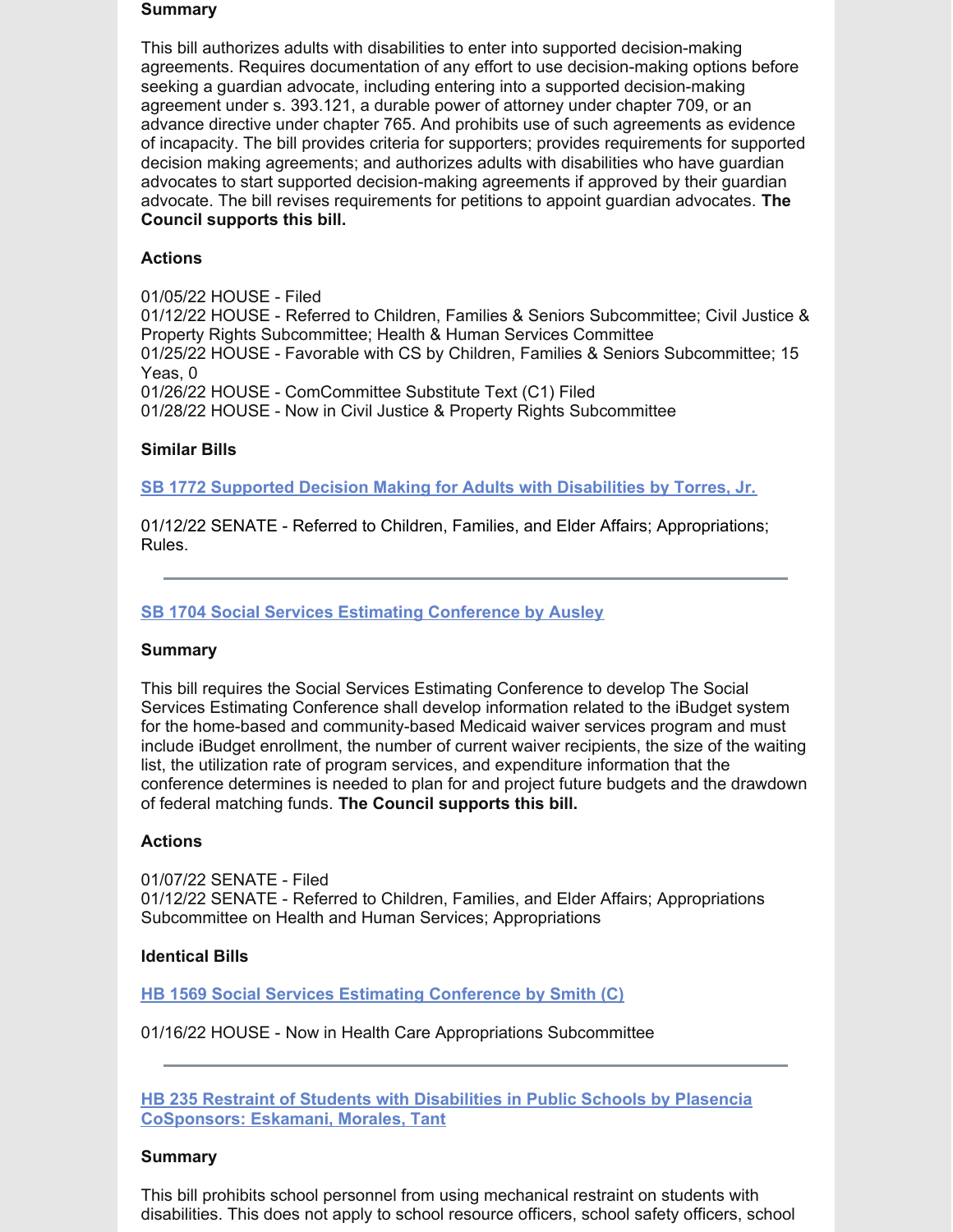guardians, or school security guards as described in s. 1006.12, who may use mechanical restraint in the exercise of their powers and duties to restrict students in grades 6 through 12. **The Council supports this bill.**

## **Actions**

10/06/21 HOUSE - Filed. 10/22/21 HOUSE - Referred to Early Learning & Elementary Education Subcommittee; Secondary Education & Career Development Subcommittee; Education & Employment **Committee** 01/13/22 HOUSE - Favorable by Early Learning & Elementary Education Subcommittee; 17 Yeas, 0 Nays 01/27/22 HOUSE - Favorable by Secondary Education & Career Development Subcommittee; 15 Yeas, 0 Nays HOUSE Now in Education & Employment Committee 02/01/22 HOUSE - Favorable by Education & Employment Committee; 19 Yeas, 0 Nays HOUSE - Placed on Calendar, on 2nd reading

## **Identical Bills**

**SB 0390 Restraint of Students with [Disabilities](https://www.myfloridahouse.gov/Sections/Bills/billsdetail.aspx?BillId=73330&) in Public Schools by Book**

02/01/22 SENATE - Favorable by Education; 9 Yeas, 0 Nays 02/02/22 SENATE - Now in Appropriations Subcommittee on Education

**HB 15 Children with Developmental Delays by Tant and Hawkins [\(CO-SPONSORS\)](https://www.myfloridahouse.gov/Sections/Bills/billsdetail.aspx?BillId=73025) Arrington; Benjamin; Driskell; Eskamani; Goff-Marcil; Hunschofsky; Joseph; Learned; Morales; Plasencia; Skidmore; Toledo; Valdés; Williams; Woodson**

## **Summary**

This bill revises definition of term "exceptional student" to include additional students with developmental delays ages birth through 9 years or through the student's completion of grade 2, whichever occurs first(current law includes up to age 5). **The Council supports this bill.**

## **Actions**

07/21/21 HOUSE - Filed. 09/17/21 HOUSE - Referred to Early Learning & Elementary Education Subcommittee; PreK-12 Appropriations Subcommittee; Education & Employment Committee 01/19/22 HOUSE - Favorable by Early Learning & Elementary Education Subcommittee; 13 Yeas, 0 Nays 02/03/22 HOUSE - Favorable by PreK-12 Appropriations Subcommittee; 13 Yeas, 0 Nays HOUSE - Now in Education & Employment Committee

## **Identical Bills**

**SB 0236 Children with Developmental Delays by Jones [\(CO-SPONSORS\)](https://www.myfloridahouse.gov/Sections/Bills/billsdetail.aspx?BillId=73164&) Ausley; Powell; Berman; Taddeo** 11/02/21 SENATE - Now in Appropriations Subcommittee on Education

## **HB 155 Certificates of Completion by Valdes [\(CO-SPONSORS\)](https://www.myfloridahouse.gov/Sections/Bills/billsdetail.aspx?BillId=73206) Benjamin; Hart; Morales**

## **Summary**

This bill provides students who have been awarded certificate of completion are eligible to enroll in workforce education programs. The bill also requires identification of such programs by Charter Technical Career Centers and the bill requires students who will be awarded certificate of completion to be advised of their educational options. **The Council**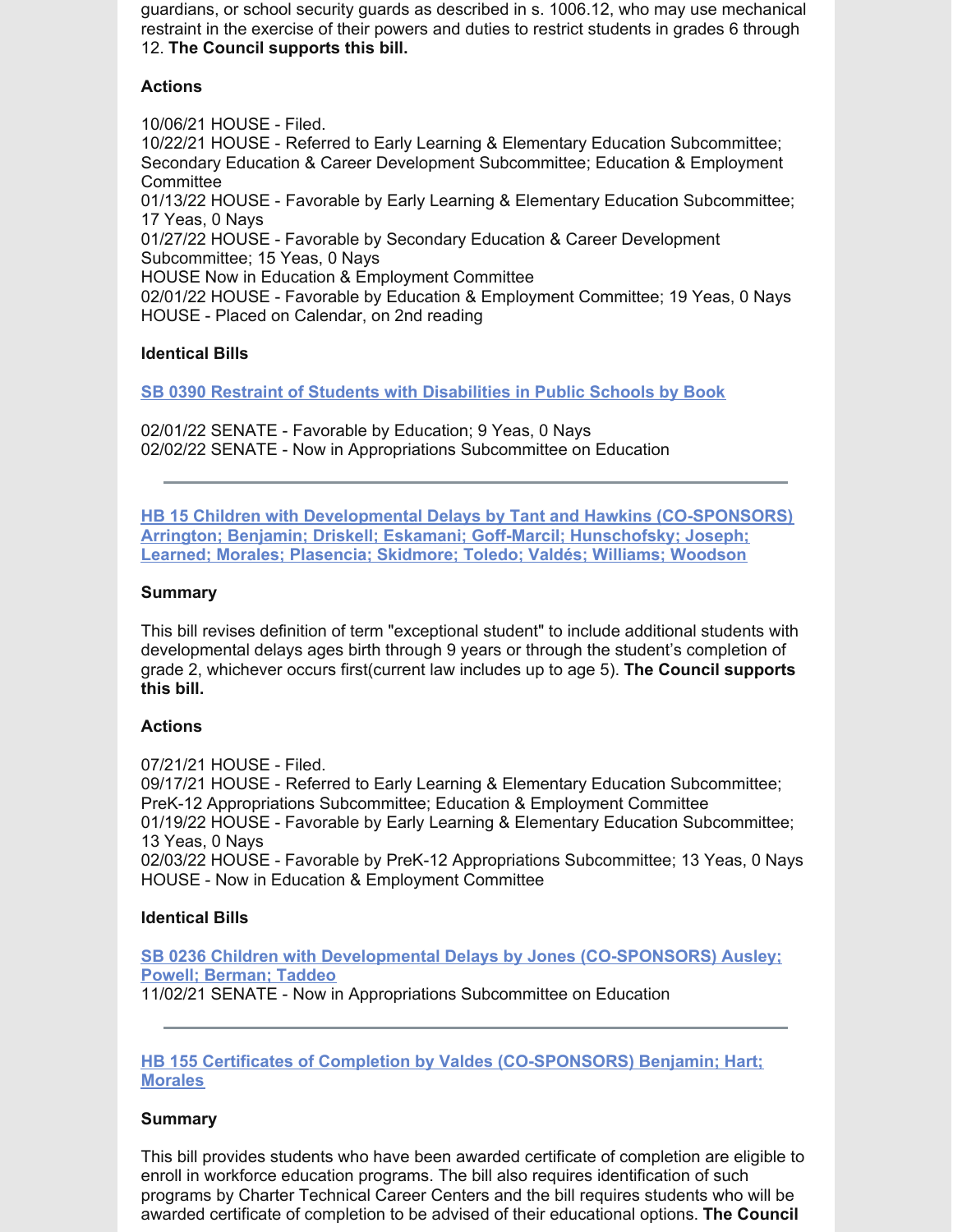#### **supports this bill.**

## **Actions**

09/21/21 HOUSE - Filed. 09/29/21 HOUSE - Referred to Secondary Education & Career Development Subcommittee, Education & Employment Committee 01/27/22 HOUSE - Favorable by Secondary Education & Career Development Subcommittee; 15 Yeas, 0 Nays HOUSE - Now in Education & Employment Committee

## **Identical Bills**

**SB 1068 Certificates of [Completion](https://www.myfloridahouse.gov/Sections/Bills/billsdetail.aspx?BillId=75103&) by Jones** 02/01/22 SENATE - Favorable by Education; 9 Yeas, 0 Nays 02/02/22 SENATE - Now in Commerce and Tourism

## **SB 1040 Registry of Persons with Special Needs by [Brodeur-linked](https://www.myfloridahouse.gov/Sections/Bills/billsdetail.aspx?BillId=74991) to SB 1042**

## **Summary**

This bill is cited as the "Protect Our Loved Ones Act" and requires the Agency for Persons with Disabilities to develop and maintain a database, to be known as the Registry of Persons with Special Needs, of persons who may have developmental, psychological, or other disabilities or conditions that may be relevant to their interactions with law enforcement officers. Parents, guardians, and caregivers may enroll in the registry a person of any age with any type of developmental, psychological, or other disability or condition, including, but not limited to, autism spectrum disorder, Alzheimer's disease, dementia, bipolar disorder, and Down syndrome. Persons may also enroll themselves if they are 18 years of age or older.

The Department of Law Enforcement shall provide information from the registry to law enforcement officers to assist officers in the performance of their official duties. The registry shall provide such relevant information to a law enforcement officer engaged in his or her official duties upon an officer's request made through the Florida Crime Information Center.

*HB 733 became a proposed committee bill PCS733 and changed considerably HB 733 has been replaced with PCS 733. Now, instead of an APD list, if an individual receives the "D" identifier on his or her identification card, such information shall be included through the Driver and Vehicle Information Database and available through the Florida Crime Information Center system. This could interfere with an individual's employment by being on a criminal database and there doesn't appear to be a way to get off the criminal database.* **The Council is opposing this bill.**

## **Actions**

11/23/21 SENATE - Filed. 12/13/21 SENATE - Referred to Children, Families, and Elder Affairs; Appropriations Subcommittee on Health and Human Services; Appropriations 02/03/22 SENATE - On Committee agenda - Children, Families, and Elder Affairs, 02/08/22, 9:00 am, 37 S

## **Identical Bills**

**HB 0733 Registry of Persons with Special Needs by [Plasencia](https://www.myfloridahouse.gov/Sections/Bills/billsdetail.aspx?BillId=75034&)** 01/28/22 HOUSE - Now in Infrastructure & Tourism Appropriations Subcommittee

## **Linked Bills**

**SB 1042 Public [Records/Registry](https://www.myfloridahouse.gov/Sections/Bills/billsdetail.aspx?BillId=74990&) of Persons with Special Needs by Brodeur**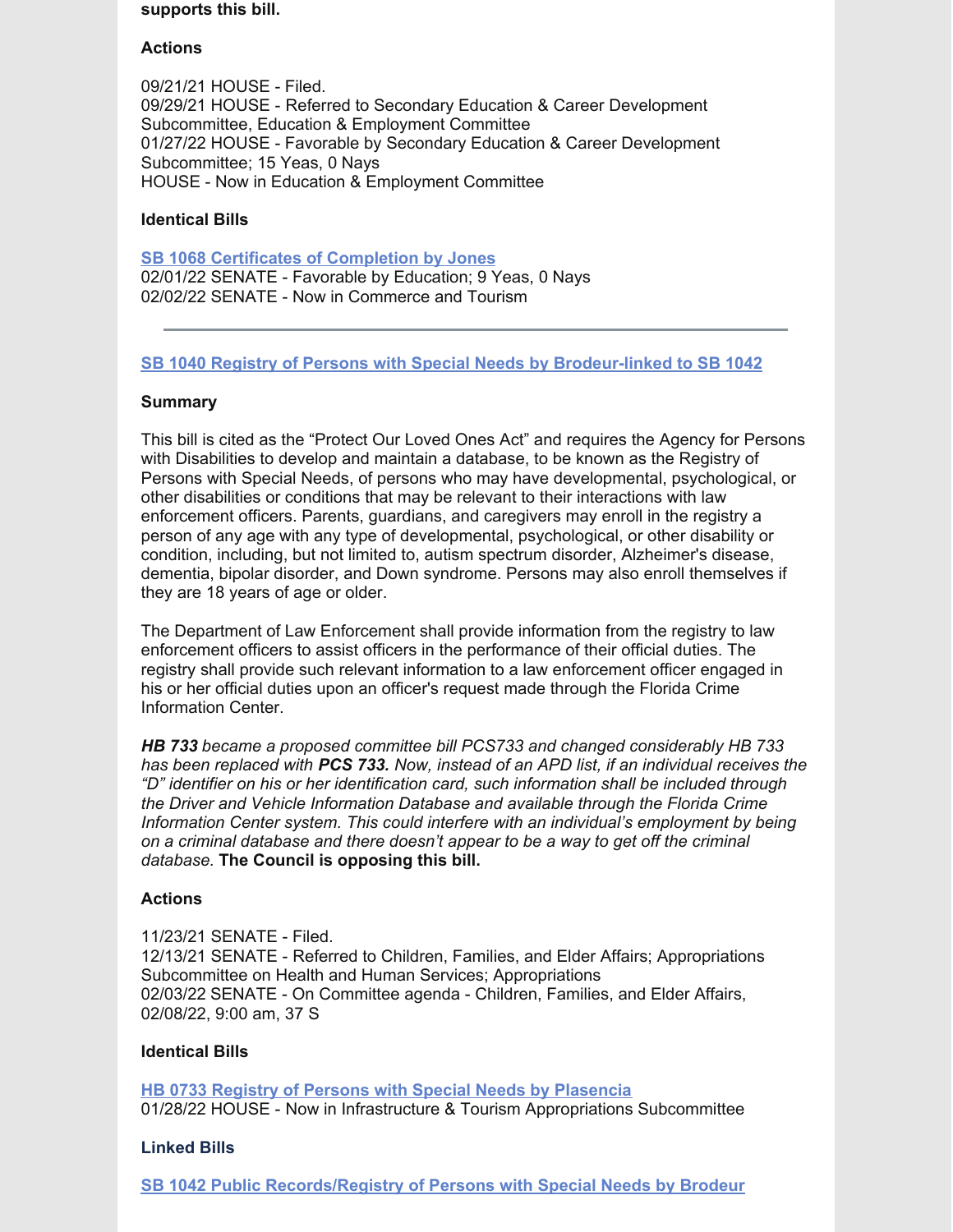02/03/22 SENATE - On Committee agenda - Children, Families, and Elder Affairs, 02/08/22, 9:00 am, 37 S

**SB 1042 Public [Records/Registry](https://www.myfloridahouse.gov/Sections/Bills/billsdetail.aspx?BillId=74990&) of Persons with Special Needs by Brodeur-linked to SB 1040**

#### **Summary**

This bill provides an exemption from public records requirements for all records, data, information, correspondence, and communications relating to the enrollment of persons in the registry of persons with special needs and authorizes law enforcement agencies, county emergency management agencies, and local fire departments to further disclose confidential and exempt information under certain circumstances. The bill provides for future legislative review and repeal of the exemption if there is a statement of public necessity.

## **Identical Bills**

**HB 0735 Pub. [Rec./Registry](https://www.myfloridahouse.gov/Sections/Bills/billsdetail.aspx?BillId=75035&) of Persons with Special Needs by Plasencia** 12/13/21 HOUSE - Now in Children, Families & Seniors Subcommittee

#### **SB 1692 [Medicaid](https://www.myfloridahouse.gov/Sections/Bills/billsdetail.aspx?BillId=76163) Buy-in Program by Pizzo**

#### **Summary**

This bill requires the Agency for Health Care Administration to establish and implement a Medicaid buy-in program for certain individuals with disabilities. The bill provides requirements for the program and requires the agency to seek federal waiver approval or submit any state plan amendments necessary to implement the program. The bill requires the agency to implement the program upon receiving federal approval.

#### **Actions**

01/06/22 SENATE - Filed 01/12/22 SENATE - Referred to Health Policy; Appropriations Subcommittee on Health and Human Services; Appropriations

#### **Identical Bills**

**HB 0675 Medicaid Buy-in Program by Woodson and Smith, C. [\(CO-SPONSORS\)](https://www.myfloridahouse.gov/Sections/Bills/billsdetail.aspx?BillId=74798&) Morales; Valdés** 12/13/21 HOUSE - Now in Finance & Facilities Subcommittee

**SB 1822 [Medicaid](https://www.myfloridahouse.gov/Sections/Bills/billsdetail.aspx?BillId=76281&) Buy-in Program by Jones**

1/12/22 SENATE - Referred to Health Policy; Appropriations Subcommittee on Health and Human Services; Appropriations

**SB 414 Family Caregiver Certified Nursing Assistant Program by Powell Co-[Sponsors:](https://www.myfloridahouse.gov/Sections/Bills/billsdetail.aspx?BillId=73361&) Book**

#### **Summary**

This bill Requires the Board of Nursing, in consultation with the Agency for Health Care Administration, to develop a program to train and certify family caregivers as certified nursing assistants for a specified purpose. The bill authorizes family caregivers who complete the program to take the nursing assistant competency examination. The bill also provides that caregivers who pass the examination are eligible for certification as a nursing assistant.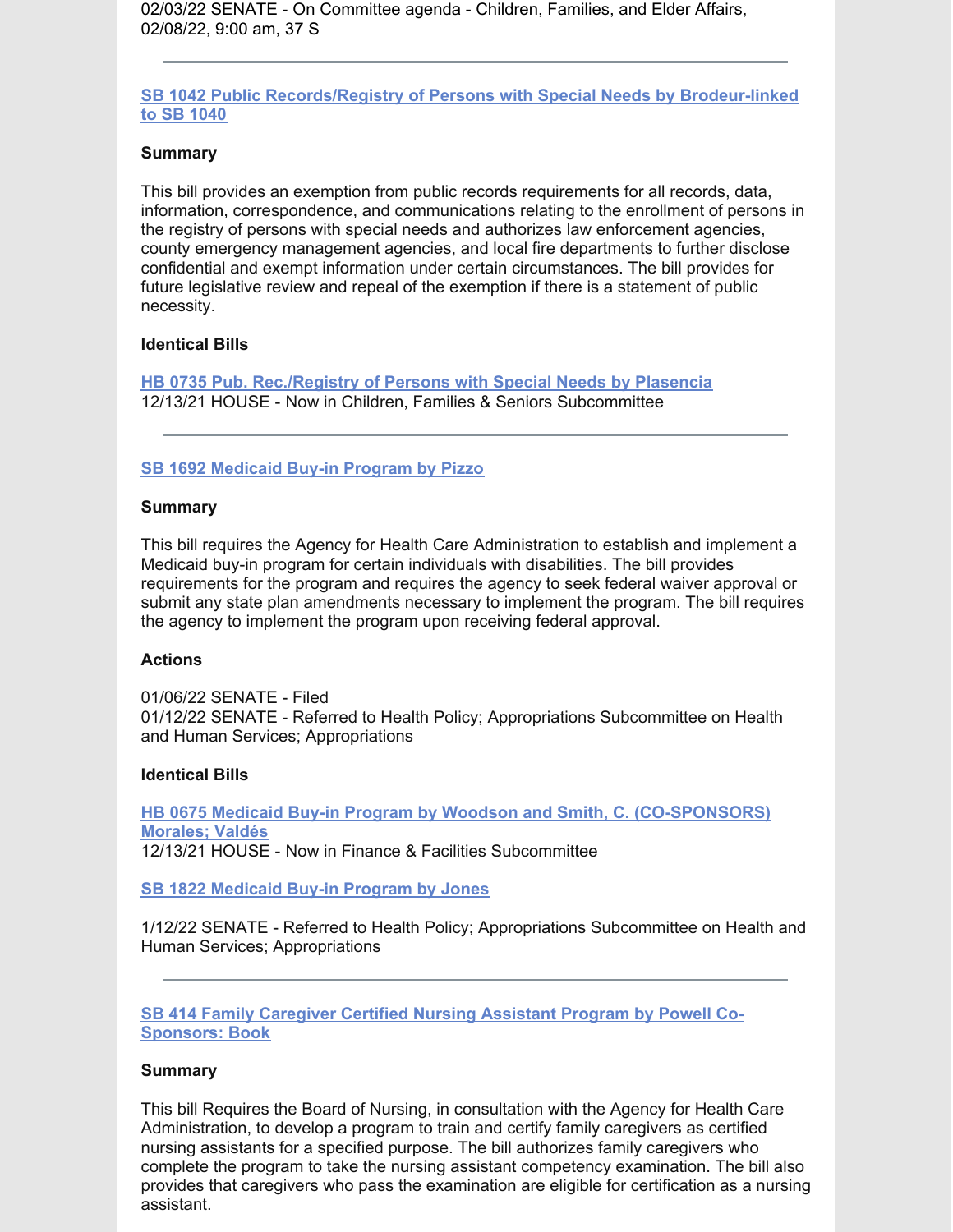## **Actions**

10/07/21 SENATE - Filed 10/13/21 SENATE - Referred to Health Policy; Appropriations Subcommittee on Health and Human Services; Appropriations 12/02/21 SENATE - Favorable by Health Policy; 7 Yeas, 0 Nays SENATE Now in Appropriations Subcommittee on Health and Human Services

## **Identical Bills**

**HB 0209 Family [Caregiver](https://www.myfloridahouse.gov/Sections/Bills/billsdetail.aspx?BillId=73306) Certified Nursing Assistant Program by Silvers** 10/06/21 HOUSE - Now in Finance & Facilities Subcommittee

**HB 987 In-person Visitation by Essential Caregivers by Shoaf [CoSponsors:](https://www.myfloridahouse.gov/Sections/Bills/billsdetail.aspx?BillId=75784) Eskamani, Salzman**

## **Summary**

This bill provides that a resident or client of residential facility, developmental disabilities center, direct service provider, nursing home facility, or assisted living facility has the right to designate an essential caregiver for in-person visits. The bill requires APD and AHCA, as applicable, to develop guidelines and adopt rules relating to essential caregivers.

## **Actions**

12/20/21 HOUSE - Filed 01/07/22 HOUSE - Referred to Finance & Facilities Subcommittee; Children, Families & Seniors Subcommittee; Health & Human Services Committee HOUSE Now in Finance & Facilities Subcommittee 01/27/22 HOUSE - Favorable with CS by Finance & Facilities Subcommittee; 17 Yeas, 0 Nays

#### **Compare Bills**

**SB 0988 Patient [Visitation](https://www.myfloridahouse.gov/Sections/Bills/billsdetail.aspx?BillId=74715&) Rights by Garcia** 01/18/22 SENATE - Now in Appropriations Subcommittee on Health and Human Services

**SB 1724 [Designation](https://www.myfloridahouse.gov/Sections/Bills/billsdetail.aspx?BillId=76190&) of Essential Caregivers for In-person Visitations by Harrell**

01/12/22 SENATE - Referred to Health Policy; Children, Families, and Elder Affairs; Rules

**SB 1674 - Individual Education Plans by Ausley [Co-Sponsors:](https://www.flsenate.gov/Session/Bill/2022/1674) Rodrigues (R)**

#### **Summary**

This bill requires individual education plans for certain students to contain information and instruction on the legal rights and responsibilities regarding educational decisions which transfer to students at the age of 18. The bill requiring such information to include ways in which a student may provide informed consent to allow his or her parent to continue to participate in his or her educational decisions, etc. Effective Date: 7/1/2022

### **Actions**

01/06/22 SENATE - Filed 01/12/22 SENATE - Referred to Education; Judiciary; Rules 02/03/22 SENATE - On Committee agenda - Education, 02/08/22, 9:00 am, 412 K

#### **Identical Bills**

**HB 1317 Individual [Education](https://www.flsenate.gov/Session/Bill/2022/1317) Plans by Tant**